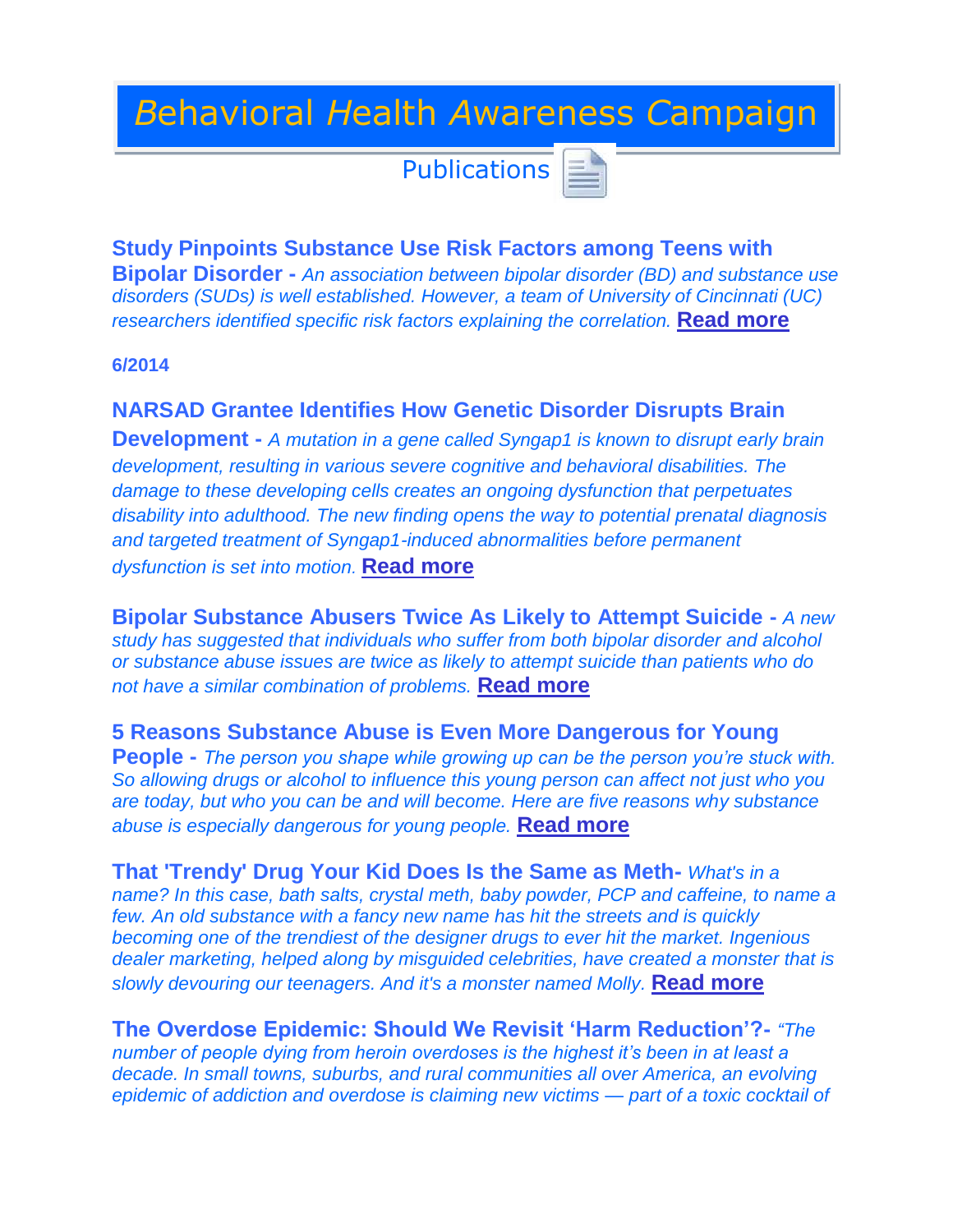*economic and social pressures that's fraying the social fabric and making it harder and harder for too many Americans to live the lives they dream about and deserve."* **[Read](http://www.thenationalcouncil.org/lindas-corner-office/2014/06/heroin-epidemic-revisit-harm-reduction/)  [more](http://www.thenationalcouncil.org/lindas-corner-office/2014/06/heroin-epidemic-revisit-harm-reduction/)**

# **Latest Addition to Heroin Treatment Arsenal: Recovery Coaches -**

*There is growing interest across the country in using recovery coaches to help people addicted to heroin, according to Robert Lubran, Director of the Division of Pharmacologic Therapies at the Substance Abuse and Mental Health Services Administration. New York state is paying for coaches to help treat addiction through its Medicaid program.* **[Read more](http://www.drugfree.org/join-together/recovery-coaches-latest-addition-heroin-treatment-arsenal/)**

**Substance Abuse and the Elderly: The Forgotten Casualties -** *The prescription drug epidemic that grips the United States has shown little discrimination when it comes to victims. However, the Centers for Disease Control have managed to identify several subgroups within that vast demographic that would qualify as "high risk patients" and therefore more susceptible to prescription drug overdoses.* **[Read more](http://naadac.informz.net/z/cjUucD9taT0zNDI5NTg2JnA9MSZ1PTgwNDcyNDYzMCZsaT0xOTg1NDc5Mg/index.html)**

**Are Children Overmedicated -** *A recent symposium at the Carter Center featured a report by the Centers for Disease Control and Prevention (CDC) that as many as 10,000 toddlers may be receiving psychostimulant medication, like methylphenidate (Ritalin).* **[Read more](http://www.nimh.nih.gov/about/director/2014/are-children-overmedicated.shtml)**

# **Heroin Abuse: Dramatic Demographic Shift in Drug Use Over the Past**

**50 Years -** *According to research led by Theodore Cicero of the Washington University School of Medicine, today's heroin users are older (average age of 22.9 years), live in nonurban areas, and are equally male and female. These findings are significant because back in the 1960s, the average age of heroin users was 16.5 years of age, the percentage of white people seeking treatment for their heroin use was 40% (it's now 90.3%), and 82.8% of heroin users were men. This has all drastically changed over the past 50 years.* **[Read more](http://naadac.informz.net/z/cjUucD9taT0zNDI5NTg2JnA9MSZ1PTgwNDcyNDYzMCZsaT0xOTg1NDgwMg/index.html)**

## **Substance Abuse Intensive Outpatient Programs: Assessing the**

**Evidence -** *Substance abuse intensive outpatient programs (IOPs) are an important part of the continuum of care for substance use disorders. They are as effective as inpatient treatment for most individuals. Public and commercial health plans should consider IOP services as a covered health benefit. Standardization of the elements included in IOPs may improve their quality and effectiveness.* **[Read more](http://naadac.informz.net/z/cjUucD9taT0zNDI5NTg2JnA9MSZ1PTgwNDcyNDYzMCZsaT0xOTg1NDgwOQ/index.html)**

**City of Chicago Sues Big Pharma for Deceptively Marketing Highly Addictive Prescription Painkillers -** *the City of Chicago has filed a lawsuit in Illinois state court against five pharmaceutical manufacturers for misrepresenting the*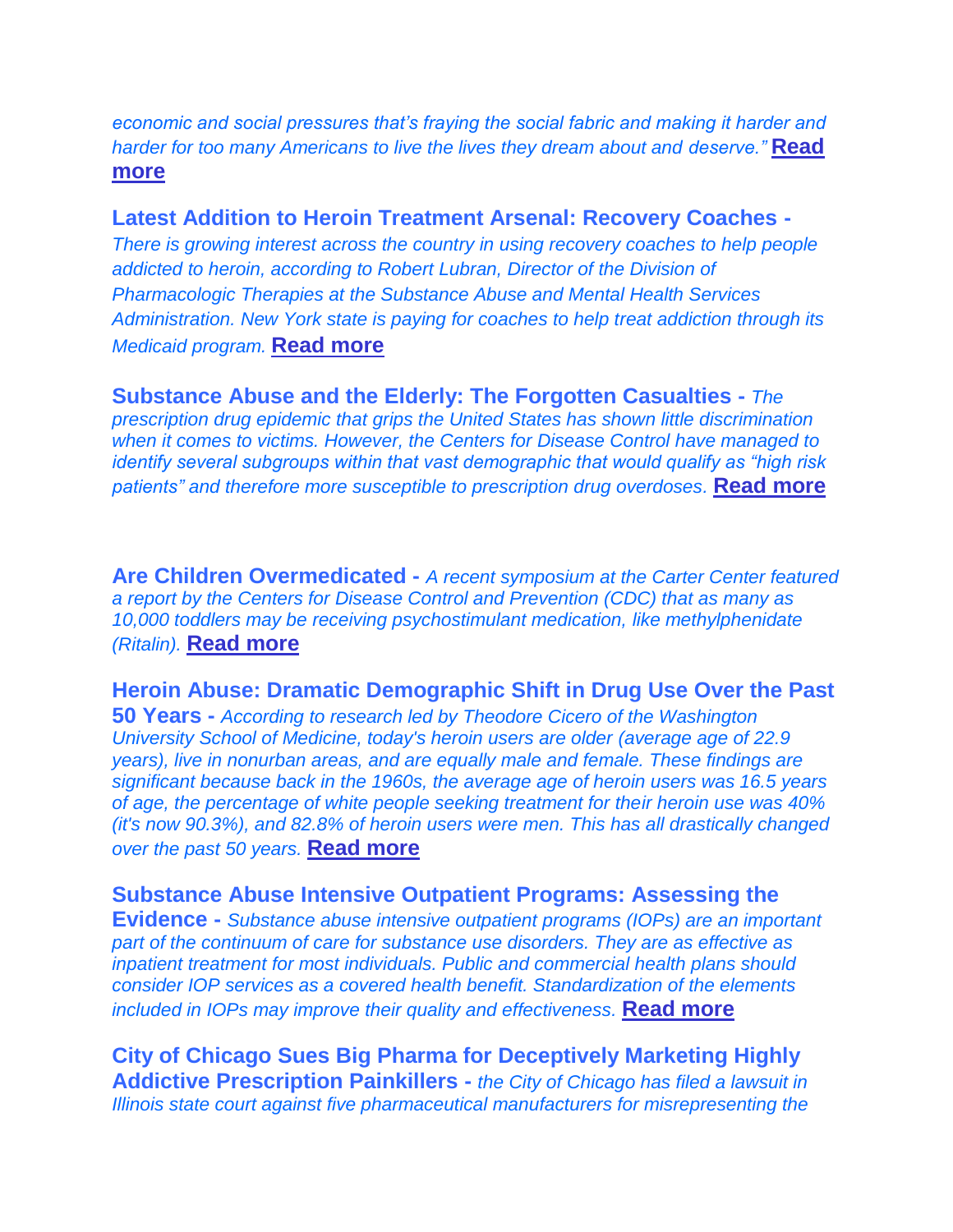*benefits of opioids, a class of highly addictive narcotic painkillers, and concealing the serious health risks associated with these drugs.* **[Read more](http://www.nassaucountyny.gov/agencies/MentalHealth/Docs/PDF/Chicago.pdf)**

## **5/2014**

**Childhood Bullying Causes Abnormal Inflammation with Long-Term Adverse Impact on Health -** *Research explains why children who are bullied experience long-lasting impairments in both emotional and physical health.* **[Read](http://r20.rs6.net/tn.jsp?f=001zE2zw8TeIJxSgU-GM_YNpWXaUnXliv2uTzlgeQnYW-Kvditjomc8lkoQ20cEY6KbpaBccAEY-PurI6-BIOQBlJb5qBev072RuksQnX2Lbdcbfc5tE23ID8BTzmijayNUY74rmeBLbtBHldMplOBwlEPwKAby1Dqak2wRFoEYcrQXPbeNItDqEQUf5pKzmjDWlDn6uhfmk4cVoE1b89Yy0I5gudfTcxU0V7T6DPmD3UEbXtAq36J2_ccIi9x1ZuuUkU8PPyFWd4fZ3SxZzk6mF7nXOKTwcFGAT04DYJt_5Cy2WTLudRSCdg==&c=MiCpVFUk2ftzXC6oOwjB_Wq1qpQYSbaSe0_oYVQF5qFsCOhv6cRBjQ==&ch=M3rcddWgO9r9kzvzXbO2gMJaBDkRWqT_UsKpnkHdZZALwsxUlI4TdA==)  [more](http://r20.rs6.net/tn.jsp?f=001zE2zw8TeIJxSgU-GM_YNpWXaUnXliv2uTzlgeQnYW-Kvditjomc8lkoQ20cEY6KbpaBccAEY-PurI6-BIOQBlJb5qBev072RuksQnX2Lbdcbfc5tE23ID8BTzmijayNUY74rmeBLbtBHldMplOBwlEPwKAby1Dqak2wRFoEYcrQXPbeNItDqEQUf5pKzmjDWlDn6uhfmk4cVoE1b89Yy0I5gudfTcxU0V7T6DPmD3UEbXtAq36J2_ccIi9x1ZuuUkU8PPyFWd4fZ3SxZzk6mF7nXOKTwcFGAT04DYJt_5Cy2WTLudRSCdg==&c=MiCpVFUk2ftzXC6oOwjB_Wq1qpQYSbaSe0_oYVQF5qFsCOhv6cRBjQ==&ch=M3rcddWgO9r9kzvzXbO2gMJaBDkRWqT_UsKpnkHdZZALwsxUlI4TdA==)**

# **Clinical Report: Testing for Drugs of Abuse in Children and**

**Adolescents-** *Drug testing is often used as part of an assessment for substance use in children and adolescents. However, the indications for drug testing and guidance on how to use this procedure effectively are not clear. This clinical report will provide guidance to pediatricians and other clinicians on the efficacy and efficient use of drug testing on the basis of a review of the nascent scientific literature, policy guidelines, and published clinical recommendations.* **[Read more](http://pediatrics.aappublications.org/content/early/2014/05/20/peds.2014-0865)**

# **Natural Regeneration in the Brain Clears Out Old, Makes Way for New**

**-** *How do we continue to learn and make new memories throughout life? This age-old question is being explored with 21st century technology. The study found that neurogenesis in the hippocampus, a region in the brain involved in memory formation, may be helping the brain overwrite old memories with new ones.* **[Read more](http://r20.rs6.net/tn.jsp?f=001zE2zw8TeIJxSgU-GM_YNpWXaUnXliv2uTzlgeQnYW-Kvditjomc8lkoQ20cEY6Kb6aOAJMcmxHISgBgm_KARUDJl33CatI1-iDy7jybDXd4hMVco6HYgloqoChoiRbky_RiosF3ltakD-G44n6fy99qiUXLsfT5t-wOEzsywM46YB15d5l86bUnFDROZS5Vm5U3x_dnzy6WESSZ3CuKPEcrtVZ-VW-dYqJjI8Mgf0ecS7xKFjSpaonFghQKzalJRcRgnx1aROz4_-zOJbNUfR9jFfburLaWMLyyYT2KEK-A=&c=MiCpVFUk2ftzXC6oOwjB_Wq1qpQYSbaSe0_oYVQF5qFsCOhv6cRBjQ==&ch=M3rcddWgO9r9kzvzXbO2gMJaBDkRWqT_UsKpnkHdZZALwsxUlI4TdA==)**

**Emergency departments see increased visits involving the nonmedical use of sedative alprazolam -** *The number of emergency department visits involving non-medical use of the sedative alprazolam doubled from 57,419 to 124,902 during the years 2005 to 2010, and then remained stable at 123,744 in 2011, according to a new report issued today.* **[Read more](http://www.samhsa.gov/newsroom/advisories/1405212723.aspx)**

**Predicting Suicide Risk - Identifying Biological Factors that Interact with Environmental Stressors -** *The article presents a case for suicide being the result of environmental stressors that activate a biological predisposition (or "diathesis") to suicide. This is called the "stress-diathesis theory."* **[Read more](http://r20.rs6.net/tn.jsp?f=001zE2zw8TeIJxSgU-GM_YNpWXaUnXliv2uTzlgeQnYW-Kvditjomc8lkoQ20cEY6KbG6uDXMzpY7uXId-uixcUky1x7g1GZu39PU4q8iBI-6lUC1hmyz0ZtssnOxa53aoSbslAxAi-mLOM8jedix8GckJPKuFcMwVN0dG-5Vah_kCCaF8sKqTVN2Q3ZYahpUNti3e1_jibcD1y0W7JBKDcnROq4EE9MfHIGX0O5qdk1dn1AeGDtqDXXUoDN9eJ_Dip6W-yDiE4J_hkAYWcb1rCP-NjmAoXH4_tLp6vgnFVEHujbd13D7ISj0HXSZWjhQam&c=MiCpVFUk2ftzXC6oOwjB_Wq1qpQYSbaSe0_oYVQF5qFsCOhv6cRBjQ==&ch=M3rcddWgO9r9kzvzXbO2gMJaBDkRWqT_UsKpnkHdZZALwsxUlI4TdA==)**

#### **4/25/14**

**New screening test identifies substance use in adolescents -** *A new modification of the National Institute on Alcohol Abuse and Alcoholism (NIAAA) alcohol screening tool accurately identifies adolescent tobacco, alcohol, and other drug use, researchers say.* **[Read more](http://www.pediatricsconsultant360.com/story/new-screening-test-identifies-substance-use-adolescents)**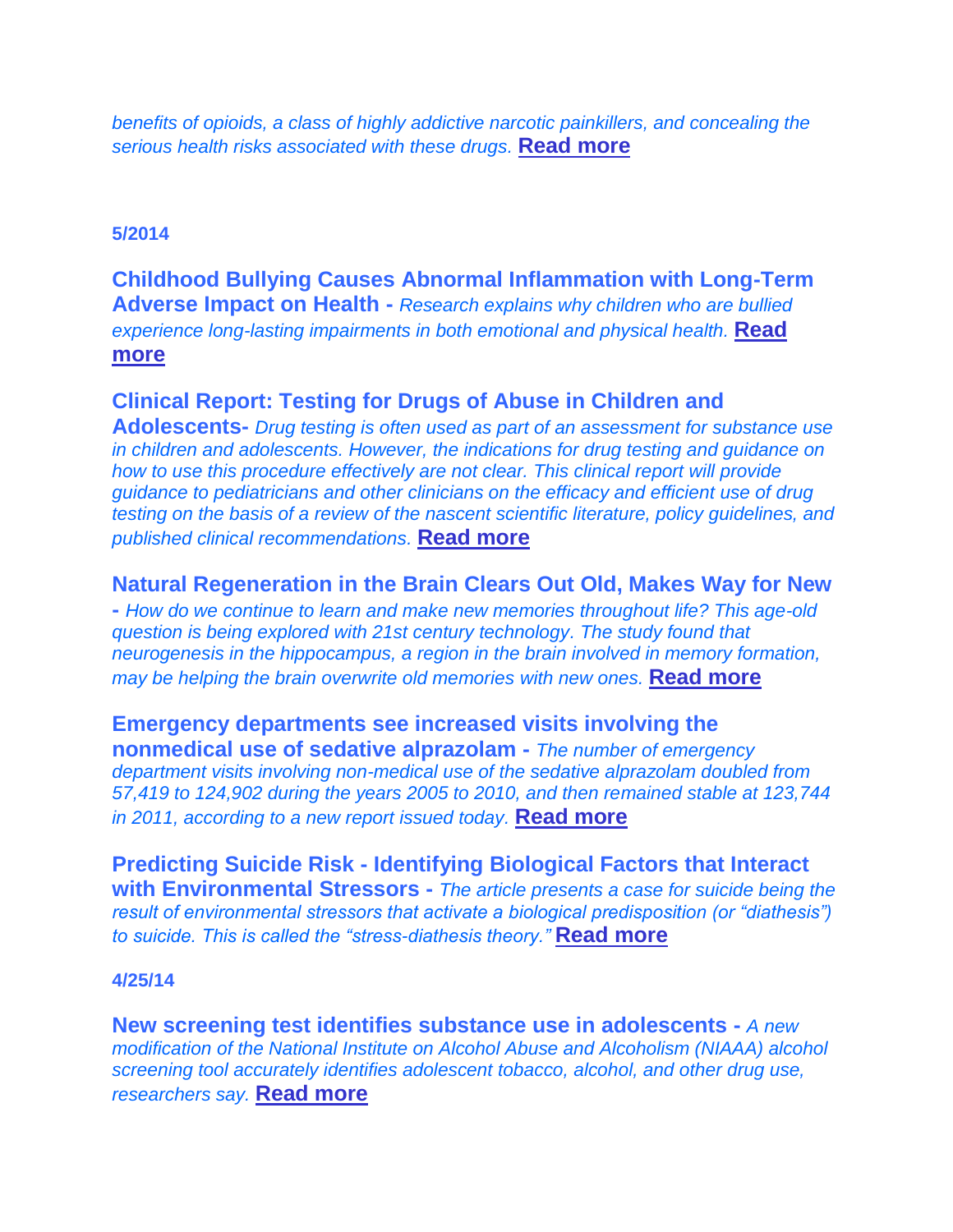## **3/27/14**

# **Reclaiming One's Dignity: Overcoming the Prejudice and**

**Discrimination of Mental Illness -** *Individuals with psychiatric disabilities have a dual challenge when it comes to their recovery; that is, recovery from a mental illness and the challenge of recovering from the negative attitudes toward people with psychiatric disabilities that are commonly known as stigma. It is well established that the stigma of mental illness is prevalent in our society among even the most educated and, surprisingly, including mental health practitioners as well.* **[Read more](http://www.dsgonline.com/rtp/wh/2014/2014_03_27/WH_2014_03_27.html)**

#### **2/2014**

**What You Need to Know About Heroin Addiction-** *Philip Seymour Hoffman's tragic death has focused attention on heroin addiction. Unfortunately, heroin addiction is on the rise from teens to older adults. Heroin addiction doesn't discriminate. Individuals from every socioeconomic background have access to the drug because it's cheap and easy to get. According to SAMHSA, in 2011, 4.2 million people age 12 and older used heroin at least once in their lifetime, and 23 percent became dependent.* **[Read more](http://www.drugfree.org/join-together/addiction/what-you-need-to-know-about-heroin-addiction?utm_source=Join%20Together%20Weekly&utm_campaign=4cf44c7a19-JTWN_UsHrnPrscrptnPnkllrsHvBcmIntgrtdExprtSy21314&utm_medium=email&utm_term=0_0a25dfa1a1-4cf44c7a19-221)**

# **Government Officials Urge Increased Use of Naloxone to Reverse**

**Heroin Overdoses-** *Government officials Tuesday urged first responders to increase their use of the drug naloxone to reverse overdoses of heroin and prescription opioids. Heroin overdoses kill 100 people every day, Director of National Drug Control Policy R. Gil Kerlikowske said at a White House press conference Tuesday. "Naloxone has very few side effects and can be safely administered in many different settings, so there is some hope for its expanded use," he said.* **[Read more](http://www.drugfree.org/join-together/drugs/government-officials-urge-increased-use-of-naloxone-to-reverse-heroin-overdoses?utm_source=Join%20Together%20Weekly&utm_campaign=4cf44c7a19-JTWN_UsHrnPrscrptnPnkllrsHvBcmIntgrtdExprtSy21314&utm_medium=email&utm_t)**

**Use of Heroin and Prescription Painkillers Have Become Integrated, Experts Say-** *"The old-school user, pre-1990s, mostly used just heroin, and if there was none around, went through withdrawal," said Stephen E. Lankenau, a sociologist at Drexel University. Today, he said, "users switch back and forth, to pills then back to heroin when it's available, and back again. The two have become integrated."* **[Read](http://www.drugfree.org/join-together/drugs/use-of-heroin-and-prescription-painkillers-have-become-integrated?utm_source=Join%20Together%20Weekly&utm_campaign=4cf44c7a19-JTWN_UsHrnPrscrptnPnkllrsHvBcmIntgrtdExprtSy21314&utm_medium=email&utm_term=0_0a25dfa1)  [more](http://www.drugfree.org/join-together/drugs/use-of-heroin-and-prescription-painkillers-have-become-integrated?utm_source=Join%20Together%20Weekly&utm_campaign=4cf44c7a19-JTWN_UsHrnPrscrptnPnkllrsHvBcmIntgrtdExprtSy21314&utm_medium=email&utm_term=0_0a25dfa1)**

**Study: Deadly Motor Vehicle Crashes Involving Marijuana Tripled in Last Decade-** *Fatal car crashes that involved marijuana tripled in the past decade, a new study concludes. One in nine drivers involved in a fatal crash tests positive for marijuana, according to the Columbia University researchers.* **[Read more](http://drugfree.us2.list-manage.com/track/click?u=fe8b33972f29b8e3f893baefc&id=86764f6972&e=42f92ff5b3)**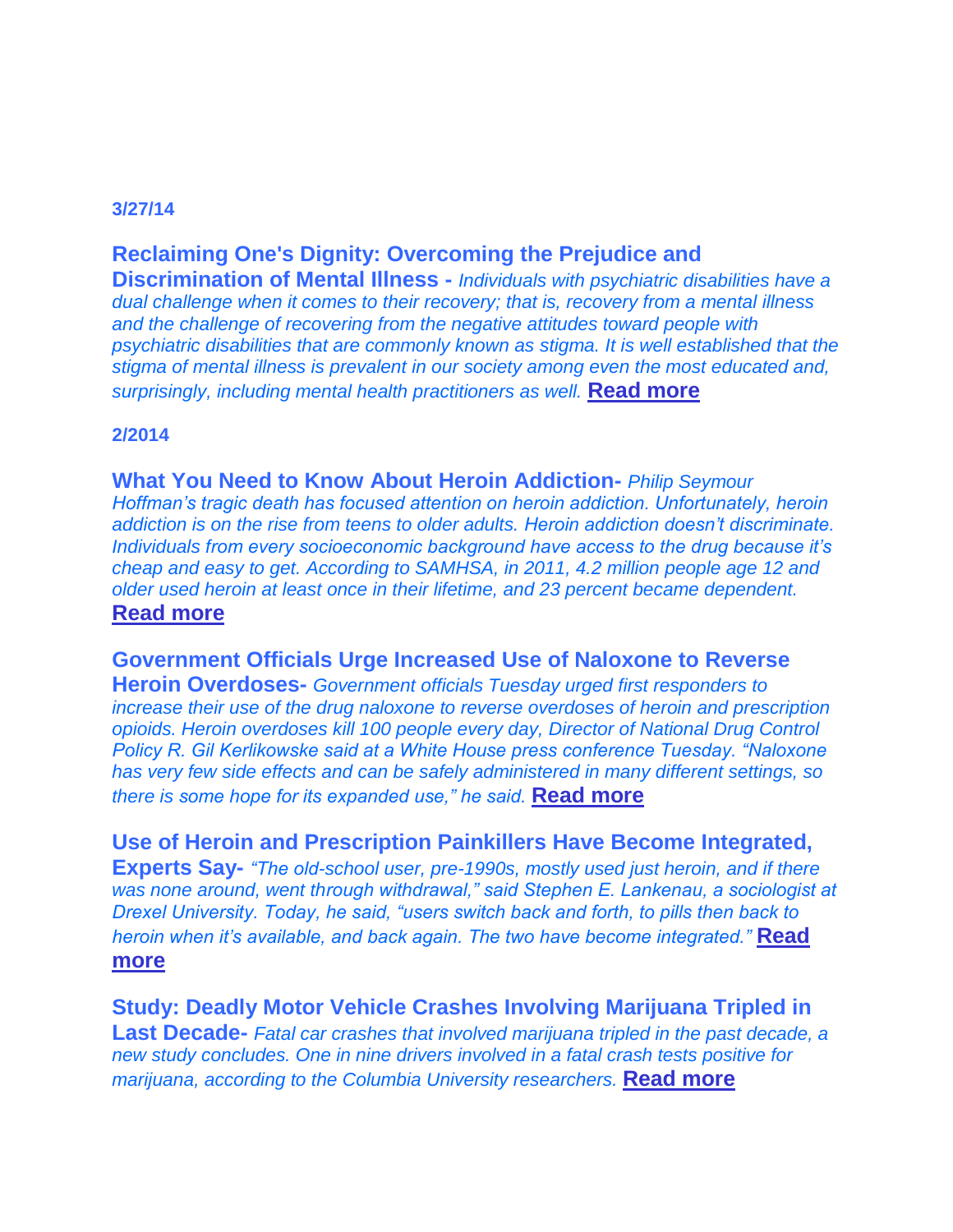# **The PTSD Crisis That's Being Ignored: Americans Wounded in Their**

**Own Neighborhoods-** *So when researchers started screening patients there for post-traumatic stress disorder in 2011; they assumed they would find cases. They just didn't know how many: Fully [43 percent](http://www.ncbi.nlm.nih.gov/pubmed/22846957) of the patients they examined – and more than half of gunshot-wound victims – had signs of PTSD.* **[Read more](http://www.propublica.org/article/the-ptsd-crisis-thats-being-ignored-americans-wounded-in-their-own-neighbor)**

#### **1/20/2014**

**ADHD experts re-evaluate 1999's study's zeal for drugs-** *Is the best longterm treatment medication, behavioral therapy or both?* **[Read more](http://health.heraldtribune.com/2014/01/20/adhd-experts-re-evaluate-1999s-studys-zeal-for-drugs/)**

## **1/03/2014**

**Severe Mental Illness Tied to Higher Rates of Substance Use-** *New NIH study shows that certain protective factors do not exist in those with severe mental illness. People with severe mental illness such as schizophrenia or bipolar disorder have a higher risk for substance use, especially cigarette smoking, and protective factors usually associated with lower rates of substance use do not exist in severe mental illness, according to a new study funded by the National Institute on Drug Abuse (NIDA), part of the National Institutes of Health.* **[Read more](http://www.nih.gov/news/health/jan2014/nida-03.htm)**

**De-Stigmatizing Depression by Understanding How It Is a Brain Disease -** *[Cameron Craddock, Ph.D](http://www.childmind.org/en/directory/scientists/ccraddock). and [Helen Mayberg, M.D](http://www.psychiatry.emory.edu/faculty/mayberg_helen.html). discuss how different efforts to identify how depression is linked to malfunctioning in the brain's network will change how people think about [depression](http://bbrfoundation.org/depression)*. **[Read more](http://bbrfoundation.org/brain-matters-discoveries/de-stigmatizing-depression-by-understanding-how-it-is-a-brain-disease)**

#### **12/2013**

# **A Pill to Cure Addiction?**

*New research is identifying the molecular reasons why alcohol and drug habits are so difficult to break, which could point the way to new medicines to help addicts go cold turkey*. **[Read more](http://naadac.informz.net/z/cjUucD9taT0yOTA2ODA1JnA9MSZ1PTgwNDcyNDYzMCZsaT0xNTkwOTYwNA/index.html)**

## **Impulsive Personality Linked to Food Addiction**

*People with an impulsive personality may be more likely to have a food addiction, according to a new study by researchers at the University of Georgia. Furthermore, those with higher levels of food addiction are more likely to have a higher body mass index (BMI).* **[Read more.](http://naadac.informz.net/z/cjUucD9taT0yOTA2ODA1JnA9MSZ1PTgwNDcyNDYzMCZsaT0xNTkwOTYyMA/index.html)**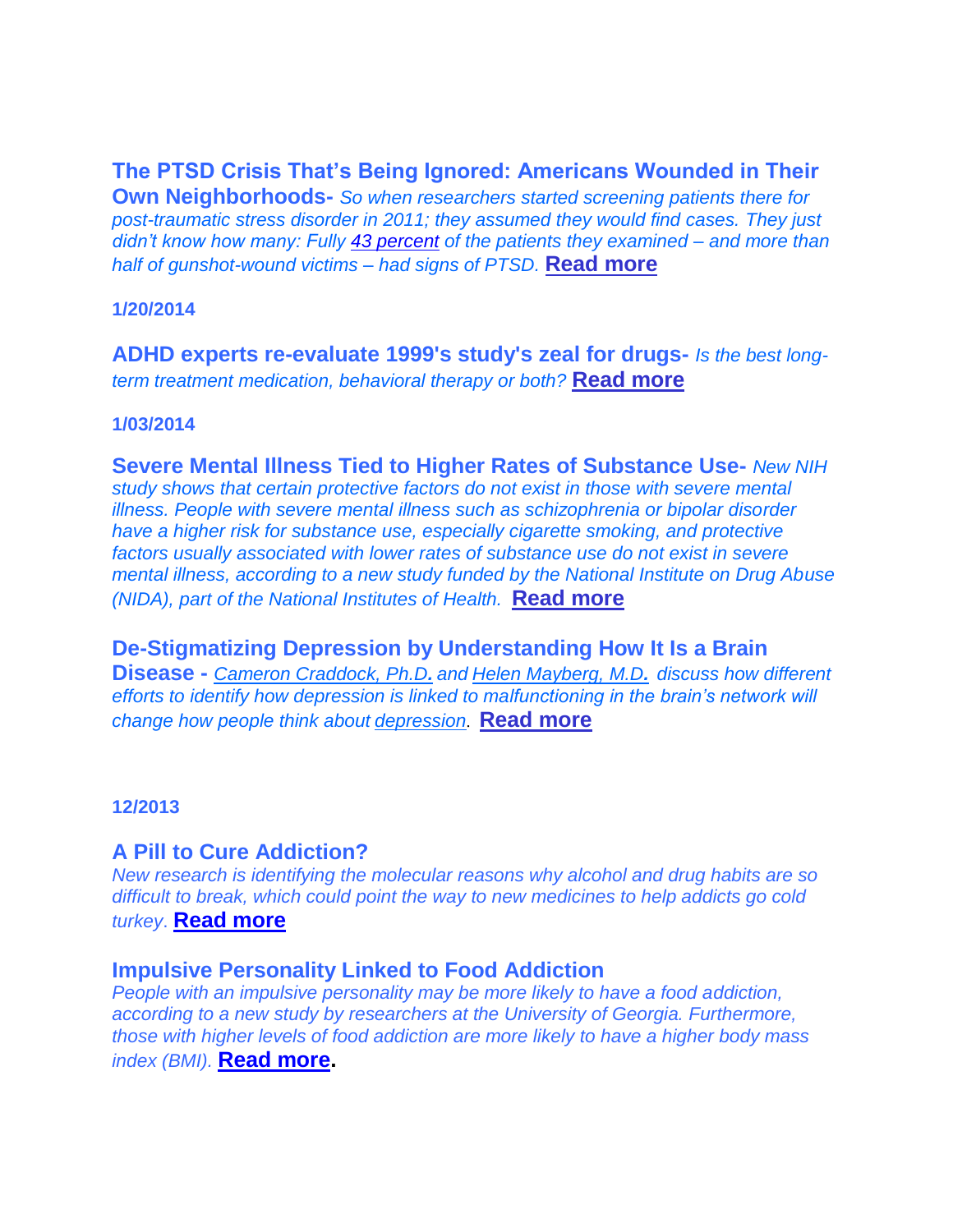**FDA Approves Sovaldi for Chronic Hepatitis C** *–* FDA approved form of drug treatment for hepatitis C virus, Solvadi, which has been reported to be safe to use without the co-administration of interferon, click on the attached link. **[Read more](http://www.nassaucountyny.gov/agencies/MentalHealth/Docs/PDF/Hepatitis.pdf)**

## **43.7 Million Americans Experienced Mental Illness in 2012**

*Nearly one in five American adults, or 43.7 million people, experienced a diagnosable mental illness in 2012 according to the Substance Abuse and Mental Health Services Administration (SAMHSA). These results are consistent with 2011 findings. SAMHSA also reported that, consistent with 2011, less than half (41 percent) of these adults received any mental health services in the past year. Among those who had serious mental illness, 62.9 percent received treatment. Among adults with mental illness who reported an unmet need for treatment, the top three reasons given for not receiving help were that they could not afford the cost, thought they could handle the problem without treatment, or did not know where to go for services*. **[Read more](http://content.govdelivery.com/accounts/USSAMHSA/bulletins/9aced4)**

## **How Emotionally Intelligent Are You? Here's How To Tell**

*What makes some people more successful in work and life than others? IQ and work ethic are important, but they don't tell the whole story*. **[Read more](http://www.huffingtonpost.com/2013/12/05/are-you-emotionally-intel_n_4371920.html)**

#### **11/14/13**

# **How You Can Help Prevent Discrimination Against People with Mental Illness**

[we] whisper about mental health issues and avoid asking too many questions. … And there should be no shame in discussing or seeking help for treatable illnesses that affect too many people that we love. We've got to get rid of that embarrassment. We've got to get rid of that stigma. **[Read more](http://www.nassaucountyny.gov/agencies/MentalHealth/Docs/PDF/Help%20Prevent%20Discrimination%20Against%20People%20with%20Mental%20Illness.pdf)**

## **11/07/2013**

#### **Depression: The Second Leading Cause of Disability Worldwide**

Depression can have a profound impact on a person's life, work, and relationships. But a new study shows the true toll of mental health conditions on a global scale. New research found that depression is the second leading cause of the global disability burden. **[Read more](http://r20.rs6.net/tn.jsp?e=001vNp0w1uDQ2SCeMQ1bAKTIxTf_4GnXRHKzB0S-xba6zA_S8HdGCG9QSH3mzTkinVaTbYr4k6WQVgATwKHRRy8KFl8-t-FZ9sK9GzRUupjBsmwv5VkA3kvWQDScZLxtxl6AAZ9hNHStPU6JpgZN4WHUyhHFuwKBUgKuppPUeI36qHLEerpBMIhhfTrRX9XOxy0P1GVB_YNR6oKYH43YT4uJ4VAxeVL-99SvJihHzkcDS2TrImSwpBtjRzSVoid6dVeJjsbQzc-00vy6sjWY8f6B-95I-nrXZJziaRoNWdz9gfOpYB_k0YraTdJupVdCdho7BBc3hlNnD67nRF-lG4n_ZuoTNUIq060)**

# **Many U.S. veterans given psychiatric drugs without diagnosis:**

Researchers found that nearly one-third of vets who are prescribed psychotropic medicine by their doctors haven't been formally diagnoses with a mental illness. This was the most common in older veterans between ages 65 and 85. Older vets between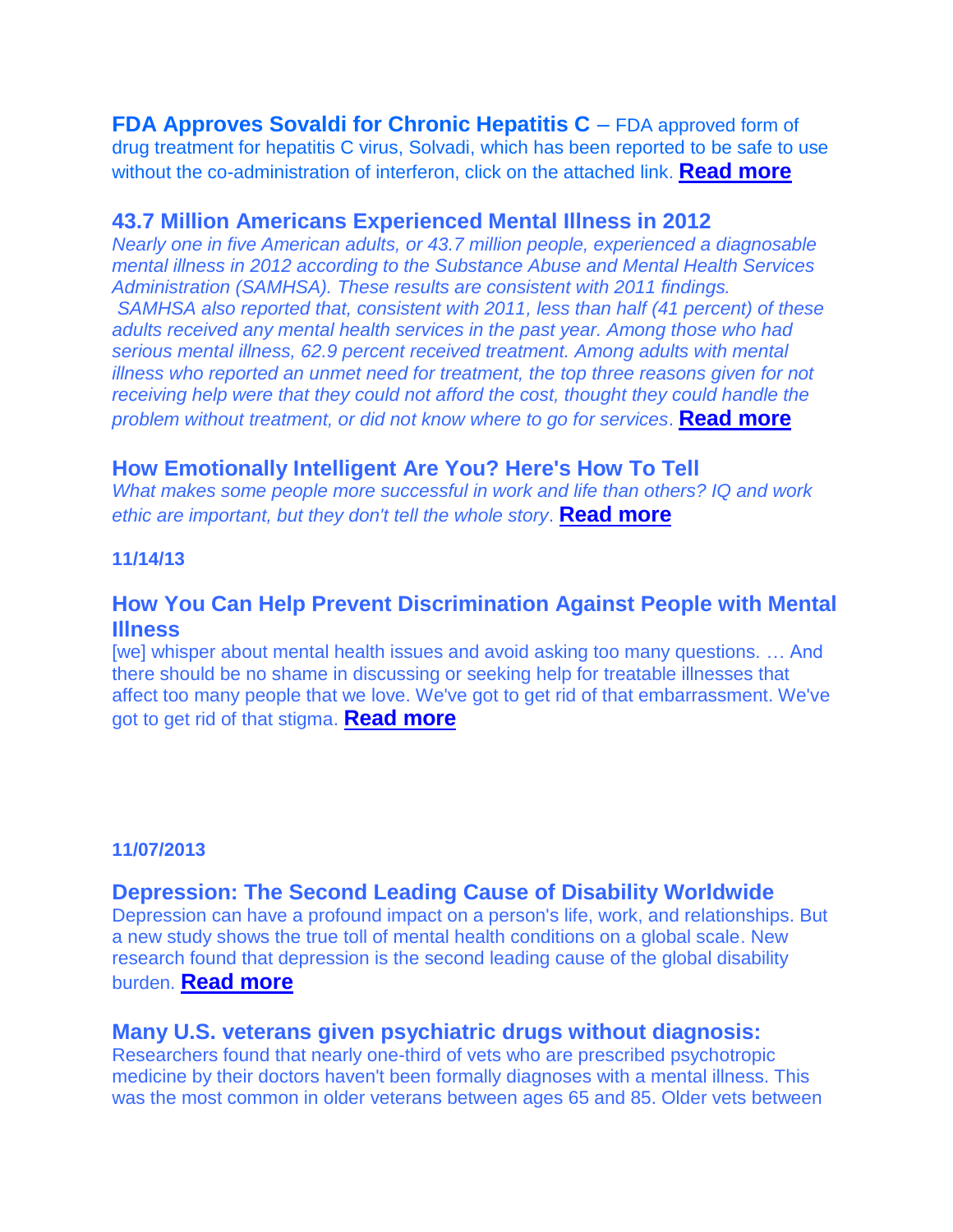ages 65 and 85 were the ones most commonly prescribed psychotropic drugs without a formal diagnosis, and were least likely to be receiving mental health treatment, researchers report in the American Journal of Geriatric Psychiatry. The findings are important because such drugs can pose serious health risks. **[Read more](http://r20.rs6.net/tn.jsp?e=001vNp0w1uDQ2Q7vADFVw2BcFgjFgFw1w3iTXzsBx6j0Y1rYIJvDhqGdMhrAxINleQN-mYhITG0sP5LhCdkEExD02mgSMM-LyHkk2dMJlBYIak8yDIqOhzeAjVw_Um9XT73-Mc6vRBm7aOIwYKeayVe76cOxaQq0qOAJGMjRLT-mlXidyc5qr8t4QaDNDPk7nteqbeWSp6uzULSF37TI-EDYmNPDXjTFKqkGd9lMmVpRvQ83TiYdkMTnwroFV26eyB7UGdZQ0DM4mg_UnVXPW3NxvJ82XLbszkIdsUmJzERWy4ATqqgRxP-jz73SZTkDP9bUqzh843yXQuEn1fCSSiNRaW24pJoTVu2gZRv6yC0nVE=)**

**With Rise Of Painkiller Abuse, A Closer Look At Heroin -** *The number of people reporting heroin use in the previous year increased between 2007 and 2012. Meanwhile, federal data from 2011 finds that of people who had used heroin in the past year had also previously abused prescription painkillers classified as opioids.* **[Read](http://www.npr.org/2013/11/02/242594489/with-rise-of-painkiller-abuse-a-closer-look-at-heroin)  [more](http://www.npr.org/2013/11/02/242594489/with-rise-of-painkiller-abuse-a-closer-look-at-heroin)**

**10/4/2013**

# **The Experience of Symptoms of Depression in Men vs. Women**  *– Study shows that men as just as likely to have symptoms of depression as women*  Read the **[abstract](http://r20.rs6.net/tn.jsp?e=0017euCQTNUZMG_4JWTiehbpeVbQE052k1XZCtRzn0yRU_kxl4ZHd0cMnaXIBACQZ_wcVSSAN4U8-yJhr_wJAZhK8lo0mT-iDTX3s97wsFuZt1wbx-WAo08U8pU6gHn2gIFpETJJoSucbRvPsICNjW4gkNNcfJ9K5aNImYILnuCzLtKvIvPiycdh0LlgDpdMXkRbuxJl5isw6Ps8ZUr1n3hwYX-5GfFVmDKXXC8wnWmBZpERYnM2y8m3uFNAO_tLrd62kgRtHWwUP9_E_ghGP-lYeQkAWxLkhUsLF4CMoMknNyMDp5nUwIckLSQXa8jKVemoeCj9S2X1JfOdkBPTzzI5w==)**

#### **10/2013**

**Early and Periodic Screening, Diagnosis and Treatment (EPSDT)** *–* If undetected and left untreated, even minor health issues in children can turn into major concerns, possibly with lifelong consequences. [Read more](http://www.nassaucountyny.gov/agencies/MentalHealth/Docs/PDF/EPSDT.pdf)

#### **8/26/2013**

**Back to School Tips** *– Going back to school can be exciting and yet stressful for children. Learn important steps you can take to support your child as he or she heads back to school.* **[Back to School Tips](http://www.mentalhealthamerica.net/go/back-to-school)**

**Back to Campus** *– Mental health issues are on the rise on college campuses across the country. College students can greatly benefit from understanding that a certain amount of stress is normal, but that too much stress can be unhealthy and unproductive. Knowing the signs of stress, its causes and how to manage it can be a great tool in promoting and preserving good mental health.* **[Back to Campus](http://www.mentalhealthamerica.net/go/backtocampus)**

#### **8/25/2013**

**Teachers Taught to Look for Mental Illness in Kids-** *One program aims to prepare teachers to recognize students who may exhibit signs of a mental illness, but detractors say the pupils could get detrimental labels. NBC's Mark Potter reports.* **[Teachers Taught to Look for Mental Illness in Kids](http://www.nbcnews.com/video/nightly-news/52843287/#52843287)**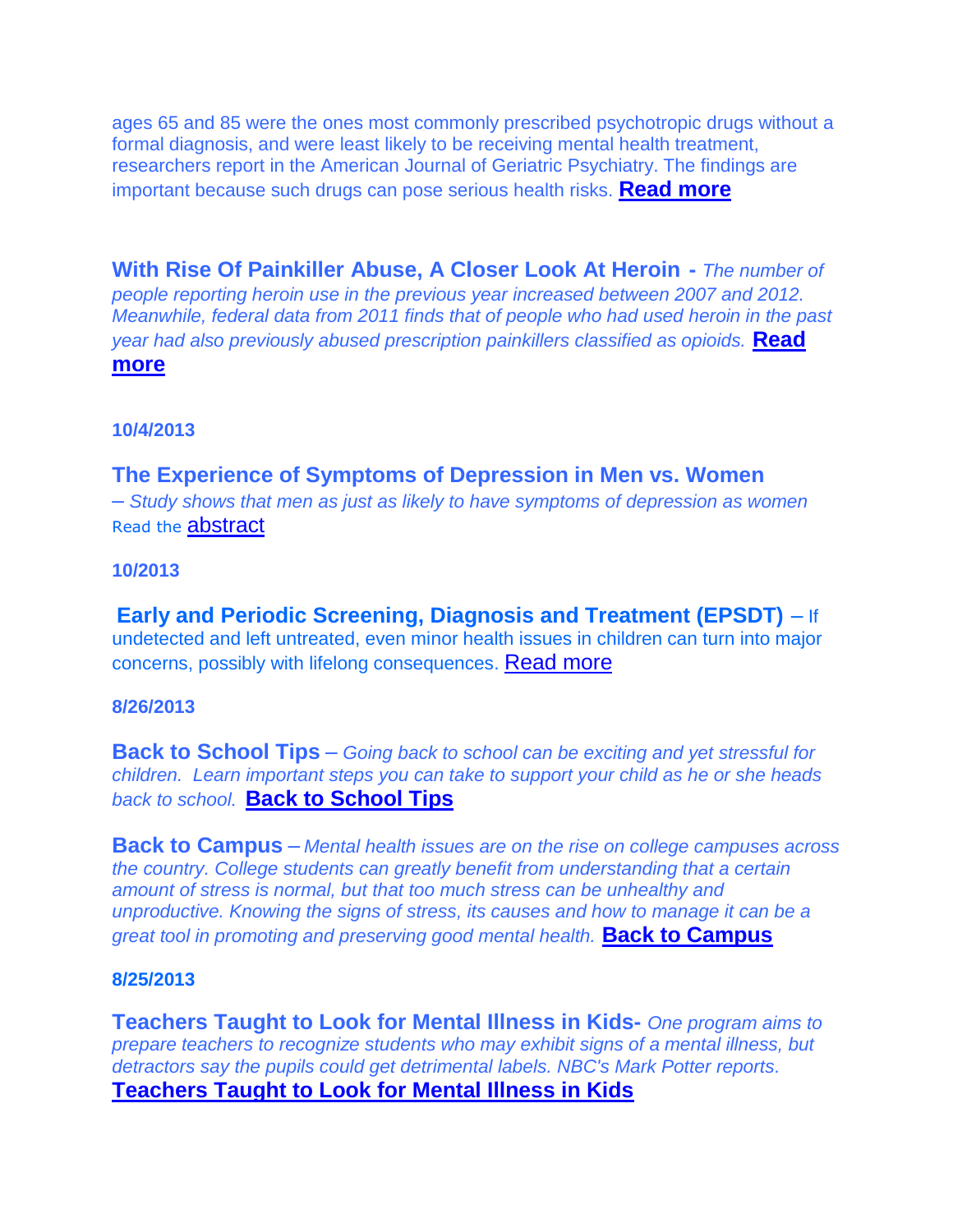#### **8/10/2013**

**When Doctors Discriminate** *– The first time it was an ear, nose and throat doctor. I had an emergency visit for an ear infection, which was causing a level of pain I hadn't experienced since giving birth. He looked at the list of drugs I was taking for my bipolar disorder and closed my chart. "I don't feel comfortable prescribing anything," he said. "Not with everything else you're on." He said it was probably safe to take Tylenol and politely but firmly indicated it was time for me to go.* **[When Doctors](http://www.nytimes.com/2013/08/11/opinion/sunday/when-doctors-discriminate.html?%2520Conditions,%2520and%2520Health%2520Topics/Psychiatry%2520and%2520Psychiatrists&_r=1&)  [Discriminate](http://www.nytimes.com/2013/08/11/opinion/sunday/when-doctors-discriminate.html?%2520Conditions,%2520and%2520Health%2520Topics/Psychiatry%2520and%2520Psychiatrists&_r=1&)** 

#### **7/19/2013**

**Getting Past Stigma** *- How can we get past the stigma and ensure that our loved ones and everyone affected by addiction receives the appropriate care?* **[Read more](http://drugfree.us2.list-manage.com/track/click?u=fe8b33972f29b8e3f893baefc&id=d20a82a971&e=42f92ff5b3)**

#### **7/15/ 2013**

**New Program to Help Teens** - *A four-week stress-reduction program that includes yoga-based breathing techniques can help teens gain better control of their impulsive behavior, a new study suggests.* **[Yoga-Based Breathing Techniques](http://drugfree.us2.list-manage1.com/track/click?u=fe8b33972f29b8e3f893baefc&id=671bef9aec&e=42f92ff5b3)  [Can Help Reduce Teen Impulsive Behavior: Study](http://drugfree.us2.list-manage1.com/track/click?u=fe8b33972f29b8e3f893baefc&id=671bef9aec&e=42f92ff5b3)** 

#### **6/24/2013**

**Changing your mood** - *University of Notre Dame study suggests that some internal traits are malleable and, with time and effort, people can teach themselves new 'languages' to improve their mental health.* [Gloomy Thinking Can Be Contagious](http://r20.rs6.net/tn.jsp?e=001ydxUuhFZnoNQNVp_o6uIcGDRKnMdovS7JpHpqKWAk839uCS0A-T6Qihy9vQ5NY2dQzVT0rOf-U1GEAGZS_qeaOB6wYuTtEZCigeuyJ5i2czCYbh5zWGU-OApM-9Xit_UToJ4TKuS0QJ6AGZDvXMpO4MtnO5Y2wfBdtLQrN6ZJAhhgw6MQMWEFsNtGhxg0NxxkcR5Zm5g0_5hwzHucYvIeQkZjtwpA-Wqku_0ePXL8pN4nKCaGtlbnXS__rjgTB8kR5kjtDzyYzO5wjKGoSlC_8HBC0sgrPaTOSCGjk48Q0rJQddyUMfJh0fo7L_jeeGXa96sLviRkok=)

#### **6/11/2013**

**[Harvard](http://drugfree.us2.list-manage.com/track/click?u=fe8b33972f29b8e3f893baefc&id=94a9febfd3&e=42f92ff5b3) researcher studies secondary prevention** - *At the recent American Psychiatric Association's annual meeting, Ronald C. Kessler, PhD, the McNeil Family Professor of Health Care Policy at Harvard Medical School, discussed his goal of reaching people with mental health issues before they develop alcohol or drug disorders, known as secondary prevention.* [Preventing Substance Use Disorders](http://drugfree.us2.list-manage.com/track/click?u=fe8b33972f29b8e3f893baefc&id=94a9febfd3&e=42f92ff5b3)  [in People With Mental Illness](http://drugfree.us2.list-manage.com/track/click?u=fe8b33972f29b8e3f893baefc&id=94a9febfd3&e=42f92ff5b3)